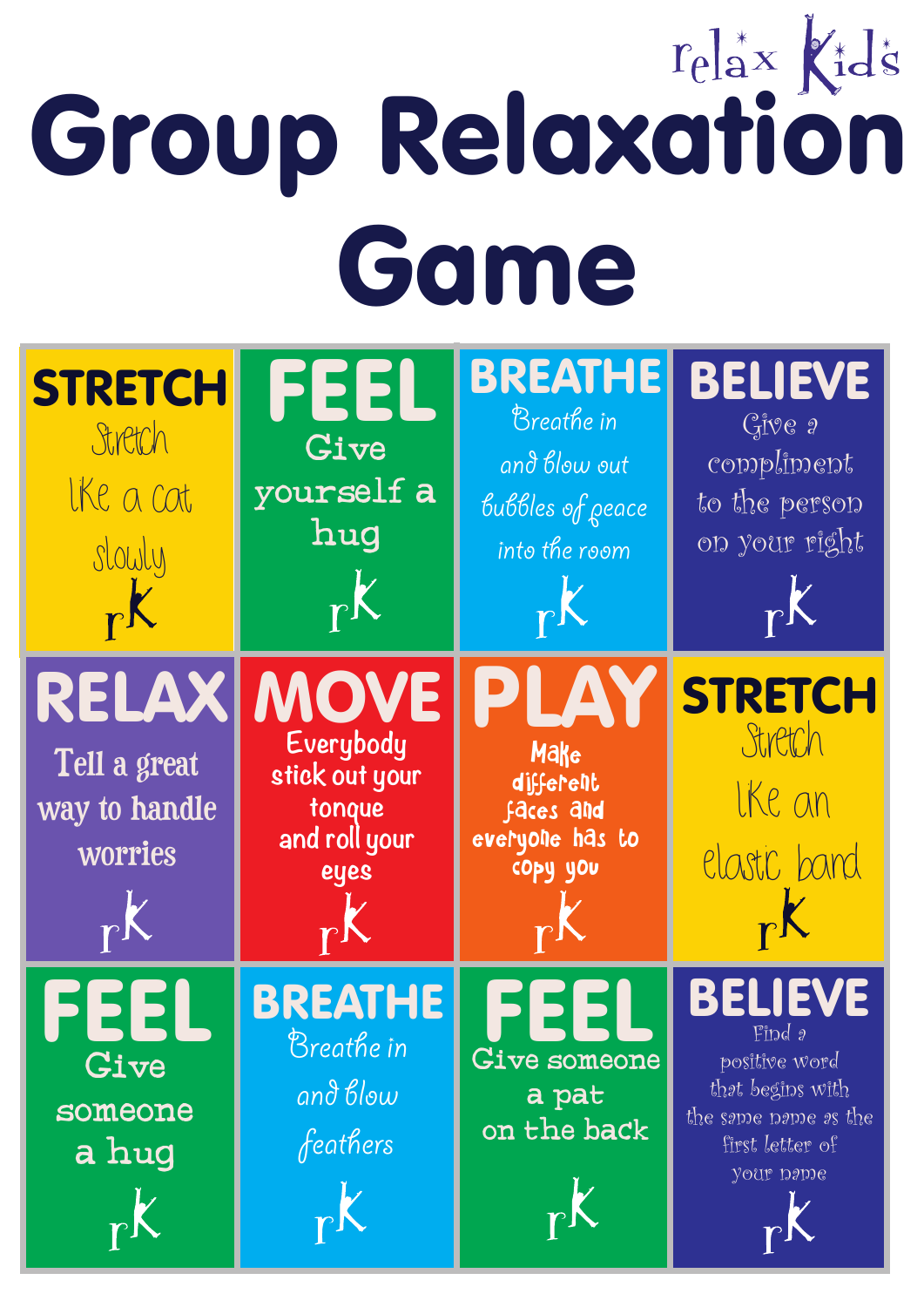| <b>MOVE PLAY</b><br>Raise and dropy<br>your shoulders<br>5 times<br>$\mathbb{R}^K$          | Smile for<br>5 seconds<br>rK                                                                          | <b>STRETCH</b><br>Stand up<br>like a tree<br>r <sup>K</sup>      | FEEL<br><b>Massage</b><br>your neck<br>r <sup>K</sup>                                                   |
|---------------------------------------------------------------------------------------------|-------------------------------------------------------------------------------------------------------|------------------------------------------------------------------|---------------------------------------------------------------------------------------------------------|
| <b>BREATHE</b><br>Breathe in<br>to count<br>of 3 and out<br>to count of $5$<br>$\mathbf{r}$ | <b>BELIEVE</b><br>$\mathcal{S}^{g}$<br>"I am amazing"<br>$5 \; \mathrm{times}$<br>$\mathbb{R}^K$      | RELAX<br><b>Say what</b><br>helps you<br>relax<br>$\mathbb{R}^K$ | <b>MOVE</b><br><b>Do 10</b><br>Star<br>jumps<br>$\mathbb{R}^k$                                          |
| Laugh<br>for 10<br>seconds<br>rK                                                            | <b>STRI</b><br>ETCH<br>Balance on<br>one leg<br>for 10 seconds<br>$\mathbf{r}$                        | Group<br>massage -<br>turn to your<br>right<br>$\mathsf{r}$      | Breathe in and out like<br>stormy weather,<br>end with a gentle<br>breeze<br>rK                         |
| <b>BELIEVE</b><br>How many positive<br>qualities can you<br>repeat?<br>$_{\rm P}$ K         | RELAX<br><b>What words</b><br>do you hear<br>at the beginning<br>of a relax kids<br>relaxation story? | <b>MOVEI</b><br><b>Pretend you</b><br>are a rag<br>doll          | PLAY<br>Clap your<br>hands and everyone<br><b>Must stay still until</b><br>you clap your<br>hands again |